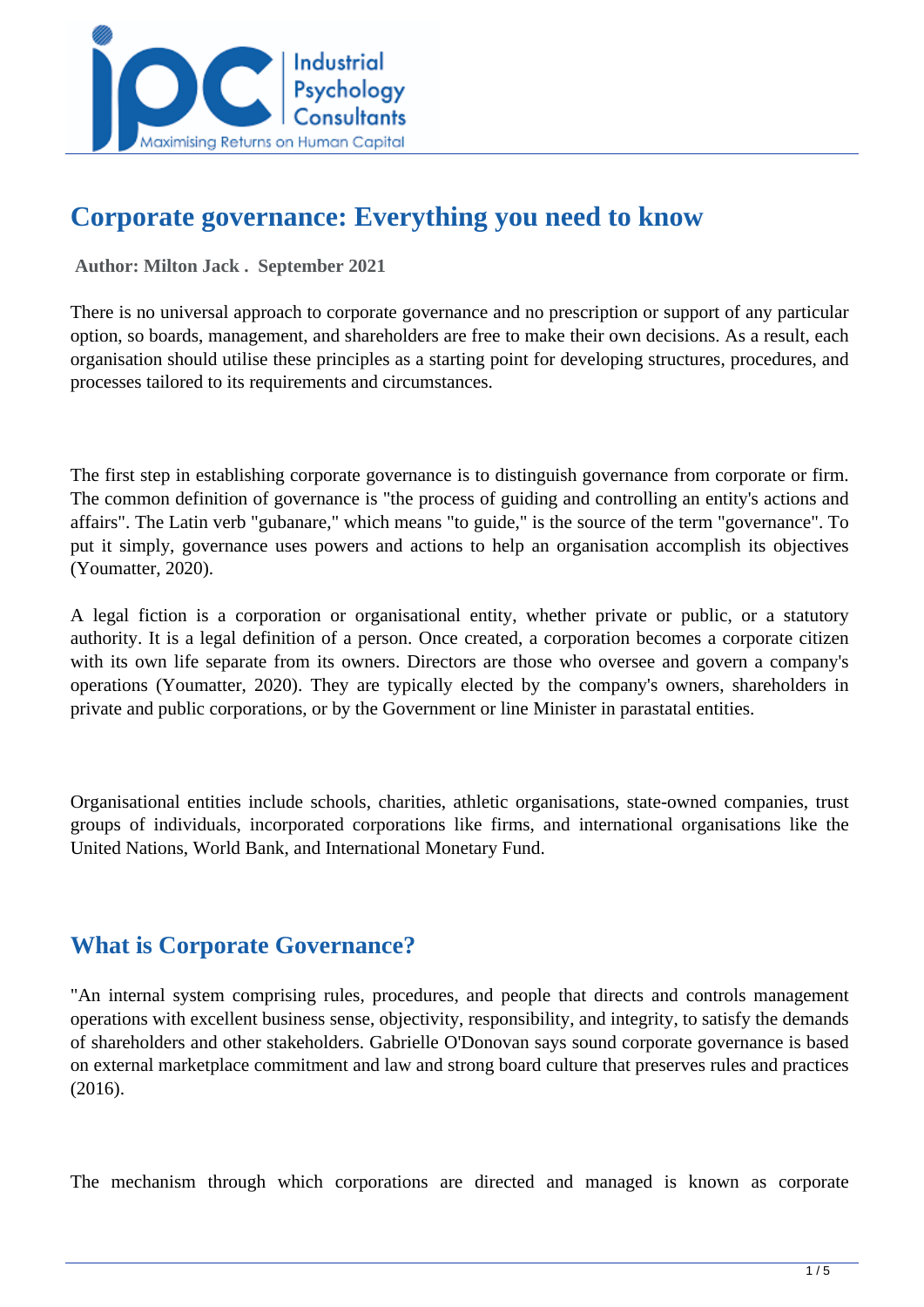

governance. The shareholders' role in governance is to nominate the directors and auditors and elect the board of directors. Boards of directors are in charge of their companies' governance (ICAEW, 2021).

The board's tasks include establishing the firm's strategic goals, giving leadership to put them into action, [overseeing](https://www.icaew.com/technical/corporate-governance/principles/principles-articles/does-corporate-governance-matter) the company's administration, and reporting to shareholders on their stewardship. Corporate governance, therefore, refers to what a business's board of directors performs and how it establishes the firm's values, as opposed to the day-to-day operational administration of the company by full-time executives (ICAEW, 2021).

Governance guarantees that everyone in a company follows proper and transparent decision-making procedures. All stakeholders (shareholders, managers, workers, suppliers, and consumers, among others) have their interests safeguarded (Chibarinya, 2014).

### **Sources of Corporate Governance**

There are three sources of corporate governance (Chibarinya, 2014). These are:

- Law common and legislation
- Best Practice Codes
- Books

#### *1. Law*

The US adopted legislation in 2002 through the Sarbanes Oxley Act, and in Zimbabwe, for example, there are statutes creating parastatals; the Public Finance Management Act Cap 22:19 (Chibarinya, 2014). Corporate governance premised on the law operates on a "comply or else" basis.

#### *2. Codes*

Most established and emerging market nations have implemented best-practice codes, such as the UK's Combined Code, Germany's Cromme Code, and South Africa's King 1, 2, and 3 Codes. Zimbabwe currently has its code, the ZIMCODE which organisations have widely adopted (Nyakurukwa, 2021). These codes are voluntary and are enforced by the owners of the legal entities. Most of them operate on the "a comply or explain" approach.

#### *3. Books*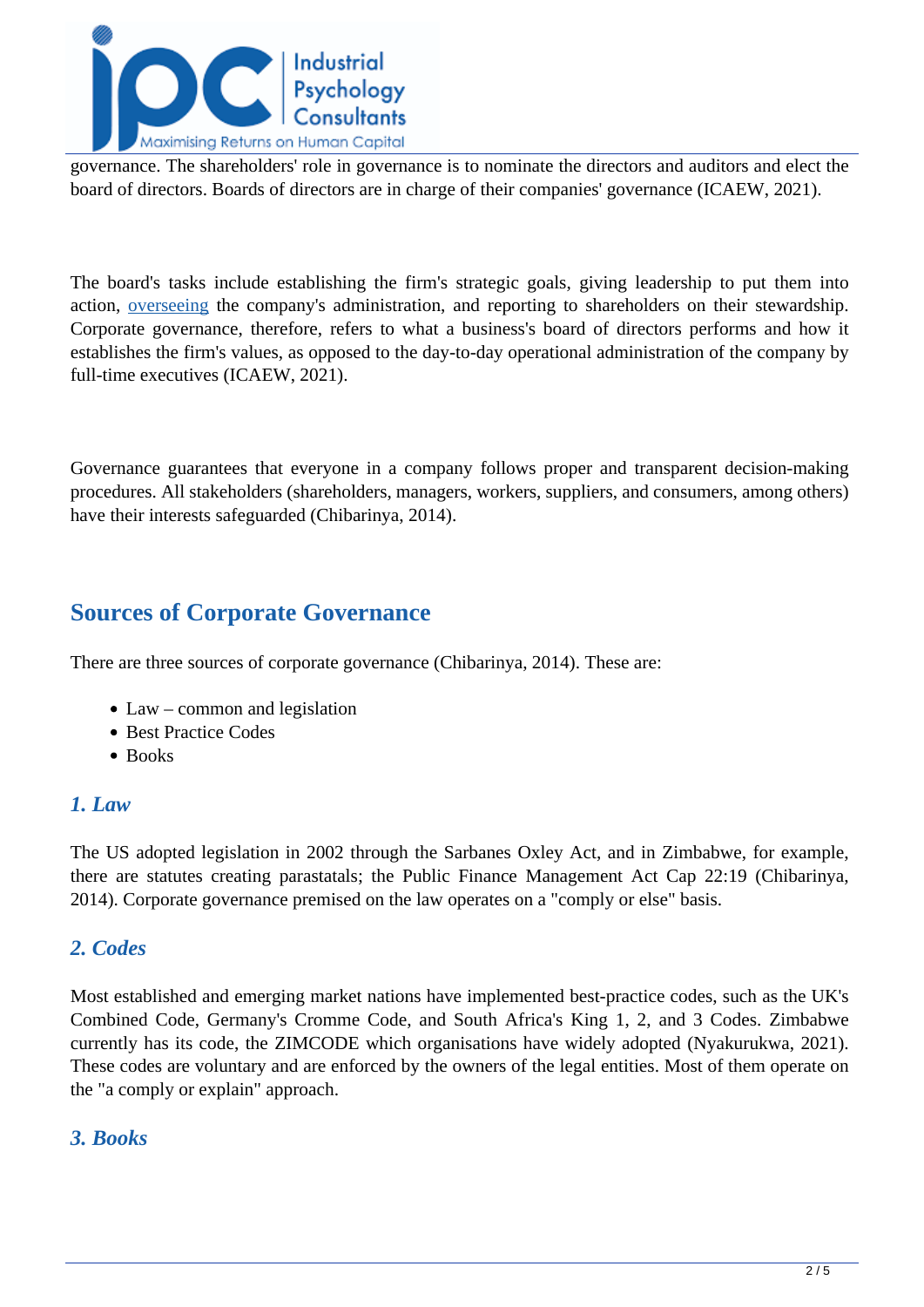

There are books in the region that have been written to help an in-depth understanding of corporate governance principles from a practical standpoint (Nyakurukwa, 2021). Good examples are:

- The Corporate Citizen by M King (2006)
- Corporate Governance Non-Executive Directors' Independence Fact or fiction (2008) by C F Dube
- The "Transient Caretakers" (2008) by Mervyn King & Another

### **Guiding principles of corporate governance**

Business Roundtable (2016) supports the following [core guiding principles](https://corpgov.law.harvard.edu/2016/09/08/principles-of-corporate-governance/):

1. The board sets the precedence for ethical behaviour by determining corporate strategies to create longterm value, appoint a CEO, supervise the CEO and senior management in running the company's operations, and allocate resources for long-term growth and assess and manage risks (Business Roundatable 2016).

2. Management within the direction of the board of directors develops and implements business strategy and oversees the company's operations to produce long-term value (Business Roundatable, 2016).

3. Management generates financial statements that accurately reflect the company under the supervision of the board of directors and its audit committee. The board's audit committee keeps and manages the outside auditor's relationship, supervises the yearly financial statement audit and internal controls over financial reporting for the firm, and keeps an eye on them, risk management and compliance programs (Business Roundatable, 2016).

4. The nominating committee of the board of directors takes the lead in establishing the company's corporate governance, aims to create an engaged and diverse board of directors whose setup is essential in light of the company needs, objectives, and actively plans the board's succession (Business Roundatable, 2016).

5. The compensation committee develops an executive compensation philosophy, adopts and oversees the implementation of compensation policies. Consistent with that philosophy develops pay packages for the CEO and senior management to promote long-term value development and establishes meaningful performance-based compensation targets that support the company's objectives.

6. The board and management should consult long-term shareholders on issues and issues that are of general interest to them and influence the company's long-term value development (Business Roundatable, 2016). Shareholders who contact the board of directors or management in a way that can influence business decision-making or strategy are urged to give appropriate identifying information and take responsibility.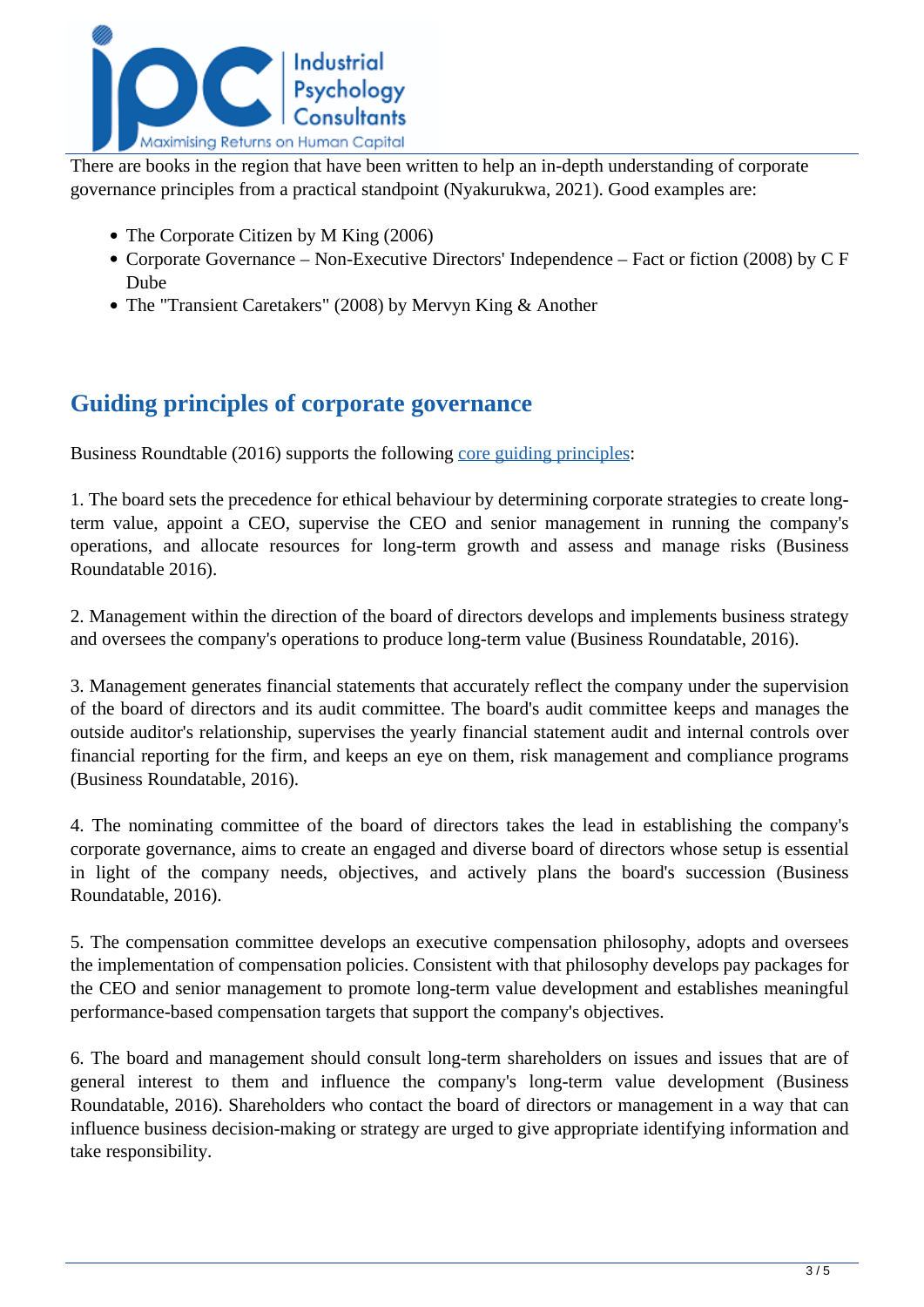

7. Shareholders should be aware that the board of directors must evaluate both short- and long-term uses of capital when choosing how to best deploy money for shareholder benefit and long-term value development (Business Roundatable, 2016).

8. If doing so adds directly and significantly to long-term value creation, the board may consider the interests of all of the company's stakeholders, including workers, customers, suppliers, and the community in which the business works, when making decisions (Business Roundatable, 2016).

## **Positive Impacts of Corporate Governance in Companies**

According to an article by Youmatter (2020), the following are benefits of good corporate governance:

- Ensures that a company's management considers everyone's best interests;
- Aids businesses achieve long-term prosperity and economic growth; Maintains investor trust, allowing businesses to raise cash more efficiently and effectively.
- Has a favorable influence on stock prices since it boosts market confidence;
- Controls management and information systems better (such as security or risk management)
- Provides direction to owners and management on the company's aims and strategy;
- Reduces squandering, corruption, danger, and mismanagement;
- Helps in the development of a strong brand image.

### **Conclusion**

Corporate governance aims to enable effective, entrepreneurial, and cautious management that will ensure the company's long-term prosperity. The goal of corporate governance is to assist in the creation of a climate of trust, transparency, and accountability that will encourage long-term investment, financial stability, and company integrity, resulting in greater growth and more inclusive societies.

*Milton Jack is a Business Consultant at Industrial Psychology Consultants (Pvt) Ltd, a business management and human resources consulting firm.*

*LinkedIn:* [linkedin.com/in/milton-jack-9798b966](https://www.linkedin.com/in/milton-jack-9798b966)

*Phone: +263 242 481946-48/481950*

*Mobile: +263 774 730 913*

*Email:* [milton@ipcconsultants.com](mailto:milton@ipcconsultants.com)

*Main Website:* [www.ipcconsultants.com](http://www.ipcconsultants.com)*.*